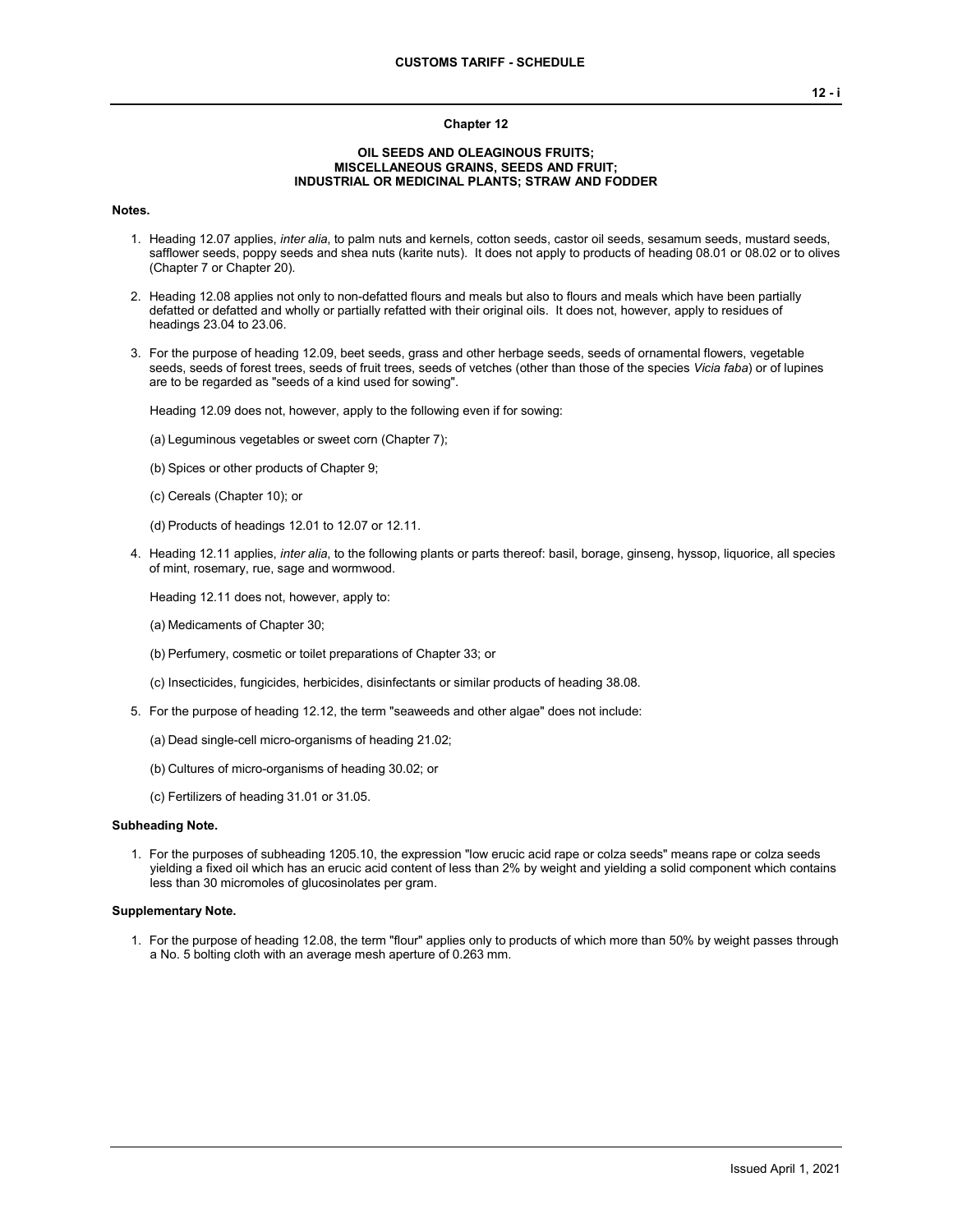| Tariff<br>Item             | <b>SS</b> | <b>Description of Goods</b>                                                        | Unit of<br>Meas.  | <b>MFN</b><br><b>Tariff</b> | <b>Applicable</b><br><b>Preferential Tariffs</b>                                                                      |
|----------------------------|-----------|------------------------------------------------------------------------------------|-------------------|-----------------------------|-----------------------------------------------------------------------------------------------------------------------|
|                            |           |                                                                                    |                   |                             |                                                                                                                       |
| 12.01                      |           | Soya beans, whether or not broken.                                                 |                   |                             |                                                                                                                       |
| 1201.10.00 00 -Seed        |           |                                                                                    | KGM               | Free                        | CCCT, LDCT, GPT,<br>UST, MXT, CIAT, CT,<br>CRT, IT, PT, COLT, JT,<br>PAT, HNT, KRT, CEUT,<br>UAT, CPTPT,<br>UKT: Free |
| 1201.90.00                 |           | -Other                                                                             |                   | Free                        | CCCT, LDCT, GPT,<br>UST, MXT, CIAT, CT,<br>CRT, IT, PT, COLT, JT,<br>PAT, HNT, KRT, CEUT,<br>UAT, CPTPT,<br>UKT: Free |
|                            |           |                                                                                    | <b>KGM</b><br>KGM |                             |                                                                                                                       |
|                            |           |                                                                                    |                   |                             |                                                                                                                       |
| 12.02                      |           | Ground-nuts, not roasted or otherwise cooked, whether or not shelled<br>or broken. |                   |                             |                                                                                                                       |
| 1202.30.00 00 -Seed        |           |                                                                                    | <b>KGM</b>        | Free                        | CCCT, LDCT, GPT,<br>UST, MXT, CIAT, CT,<br>CRT, IT, PT, COLT, JT,<br>PAT, HNT, KRT, CEUT,<br>UAT, CPTPT,<br>UKT: Free |
|                            |           | -Other:                                                                            |                   |                             |                                                                                                                       |
| 1202.41.00 00 - - In shell |           |                                                                                    | <b>KGM</b>        | Free                        | CCCT, LDCT, GPT,<br>UST, MXT, CIAT, CT,<br>CRT, IT, PT, COLT, JT,<br>PAT, HNT, KRT, CEUT,<br>UAT, CPTPT,<br>UKT: Free |
|                            |           | 1202.42.00 00 - - Shelled, whether or not broken                                   | <b>KGM</b>        | Free                        | CCCT, LDCT, GPT,<br>UST, MXT, CIAT, CT,<br>CRT, IT, PT, COLT, JT,<br>PAT, HNT, KRT, CEUT,<br>UAT, CPTPT,<br>UKT: Free |
| 1203.00.00 00 Copra.       |           |                                                                                    | <b>KGM</b>        | Free                        | CCCT, LDCT, GPT,<br>UST, MXT, CIAT, CT,<br>CRT, IT, PT, COLT, JT,<br>PAT, HNT, KRT, CEUT,<br>UAT, CPTPT,<br>UKT: Free |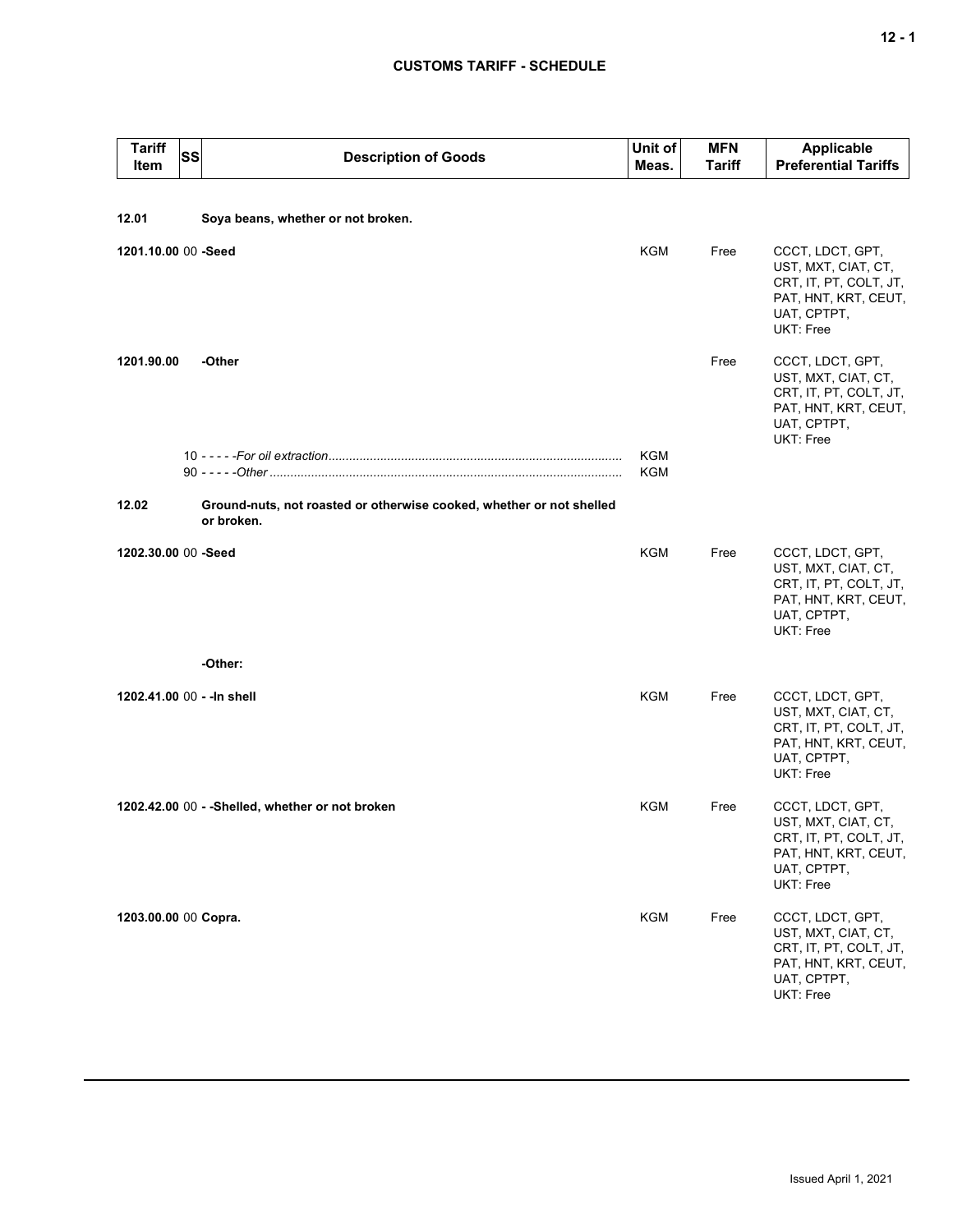| <b>Tariff</b><br>Item | SS | <b>Description of Goods</b>                                                                  | Unit of<br>Meas.                | <b>MFN</b><br>Tariff | Applicable<br><b>Preferential Tariffs</b>                                                                                  |
|-----------------------|----|----------------------------------------------------------------------------------------------|---------------------------------|----------------------|----------------------------------------------------------------------------------------------------------------------------|
| 12.05                 |    | 1204.00.00 00 Linseed, whether or not broken.<br>Rape or colza seeds, whether or not broken. | <b>TNE</b>                      | Free                 | CCCT. LDCT. GPT.<br>UST, MXT, CIAT, CT,<br>CRT, IT, SLT, PT,<br>COLT, JT, PAT, HNT,<br>KRT, CEUT, UAT,<br>CPTPT, UKT: Free |
|                       |    |                                                                                              |                                 |                      |                                                                                                                            |
| 1205.10.00            |    | -Low erucic acid rape or colza seeds                                                         | <b>KGM</b><br><b>KGM</b>        | Free                 | CCCT, LDCT, GPT,<br>UST, MXT, CIAT, CT,<br>CRT, IT, PT, COLT, JT,<br>PAT, HNT, KRT, CEUT,<br>UAT, CPTPT,<br>UKT: Free      |
|                       |    |                                                                                              | KGM                             |                      |                                                                                                                            |
| 1205.90.00 00 -Other  |    |                                                                                              | KGM                             | Free                 | CCCT, LDCT, GPT,<br>UST, MXT, CIAT, CT,<br>CRT, IT, PT, COLT, JT,<br>PAT, HNT, KRT, CEUT,<br>UAT, CPTPT,<br>UKT: Free      |
| 1206.00.00            |    | Sunflower seeds, whether or not broken.                                                      |                                 | Free                 | CCCT, LDCT, GPT,<br>UST, MXT, CIAT, CT,<br>CRT, IT, SLT, PT,<br>COLT, JT, PAT, HNT,<br>KRT, CEUT, UAT,<br>CPTPT, UKT: Free |
|                       |    |                                                                                              | <b>KGM</b><br><b>KGM</b>        |                      |                                                                                                                            |
|                       |    | $-- -$ - For human use:                                                                      | KGM<br><b>KGM</b><br><b>KGM</b> |                      |                                                                                                                            |
| 12.07                 |    | Other oil seeds and oleaginous fruits, whether or not broken.                                |                                 |                      |                                                                                                                            |
|                       |    | 1207.10.00 00 - Palm nuts and kernels                                                        | <b>KGM</b>                      | Free                 | CCCT, LDCT, GPT,<br>UST, MXT, CIAT, CT,<br>CRT, IT, PT, COLT, JT,<br>PAT, HNT, KRT, CEUT,<br>UAT, CPTPT,<br>UKT: Free      |
|                       |    | -Cotton seeds:                                                                               |                                 |                      |                                                                                                                            |
| 1207.21.00 00 - -Seed |    |                                                                                              | KGM                             | Free                 | CCCT, LDCT, GPT,<br>UST, MXT, CIAT, CT,<br>CRT, IT, PT, COLT, JT,<br>PAT, HNT, KRT, CEUT,<br>UAT, CPTPT,<br>UKT: Free      |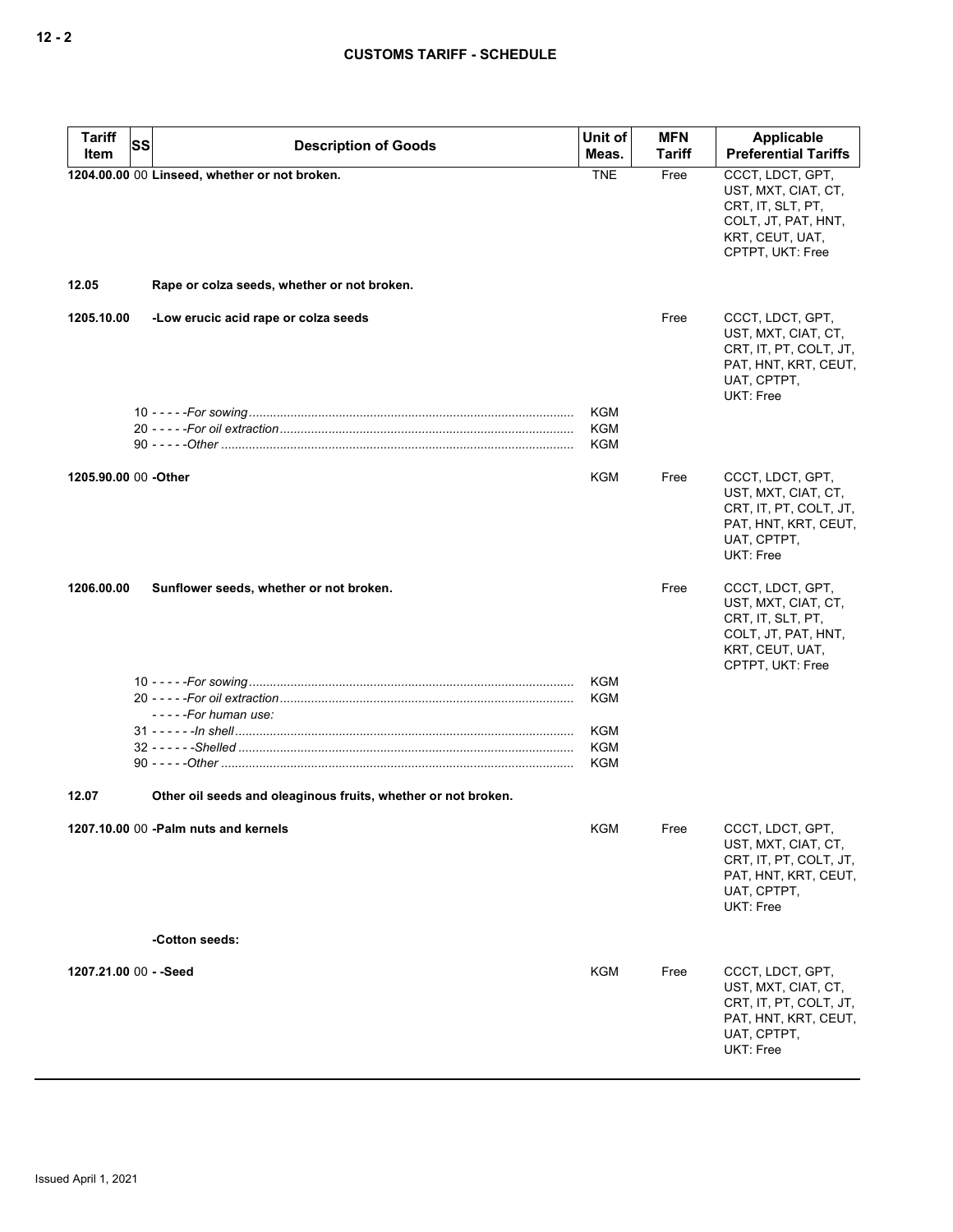| <b>Tariff</b><br>Item | SS<br><b>Description of Goods</b>                     | Unit of<br>Meas. | <b>MFN</b><br><b>Tariff</b> | <b>Applicable</b><br><b>Preferential Tariffs</b>                                                                      |
|-----------------------|-------------------------------------------------------|------------------|-----------------------------|-----------------------------------------------------------------------------------------------------------------------|
|                       | 1207.29.00 00 - - Other                               | KGM              | Free                        | CCCT, LDCT, GPT,<br>UST, MXT, CIAT, CT,<br>CRT, IT, PT, COLT, JT,<br>PAT, HNT, KRT, CEUT,<br>UAT, CPTPT,<br>UKT: Free |
|                       | 1207.30.00 00 - Castor oil seeds                      | KGM              | Free                        | CCCT, LDCT, GPT,<br>UST, MXT, CIAT, CT,<br>CRT, IT, PT, COLT, JT,<br>PAT, HNT, KRT, CEUT,<br>UAT, CPTPT,<br>UKT: Free |
|                       | 1207.40.00 00 -Sesamum seeds                          | <b>KGM</b>       | Free                        | CCCT, LDCT, GPT,<br>UST, MXT, CIAT, CT,<br>CRT, IT, PT, COLT, JT,<br>PAT, HNT, KRT, CEUT,<br>UAT, CPTPT,<br>UKT: Free |
|                       | 1207.50.00 00 - Mustard seeds                         | <b>KGM</b>       | Free                        | CCCT, LDCT, GPT,<br>UST, MXT, CIAT, CT,<br>CRT, IT, PT, COLT, JT,<br>PAT, HNT, KRT, CEUT,<br>UAT, CPTPT,<br>UKT: Free |
|                       | 1207.60.00 00 -Safflower (Carthamus tinctorius) seeds | <b>KGM</b>       | Free                        | CCCT, LDCT, GPT,<br>UST, MXT, CIAT, CT,<br>CRT, IT, PT, COLT, JT,<br>PAT, HNT, KRT, CEUT,<br>UAT, CPTPT,<br>UKT: Free |
|                       | 1207.70.00 00 - Melon seeds                           | <b>KGM</b>       | Free                        | CCCT, LDCT, GPT,<br>UST, MXT, CIAT, CT,<br>CRT, IT, PT, COLT, JT,<br>PAT, HNT, KRT, CEUT,<br>UAT, CPTPT,<br>UKT: Free |
|                       | -Other:                                               |                  |                             |                                                                                                                       |
|                       | 1207.91.00 00 - - Poppy seeds                         | KGM              | Free                        | CCCT, LDCT, GPT,<br>UST, MXT, CIAT, CT,<br>CRT, IT, PT, COLT, JT,<br>PAT, HNT, KRT, CEUT,<br>UAT, CPTPT,<br>UKT: Free |
| 1207.99.00            | - -Other                                              |                  | Free                        | CCCT, LDCT, GPT,<br>UST, MXT, CIAT, CT,<br>CRT, IT, PT, COLT, JT,<br>PAT, HNT, KRT, CEUT,<br>UAT, CPTPT,<br>UKT: Free |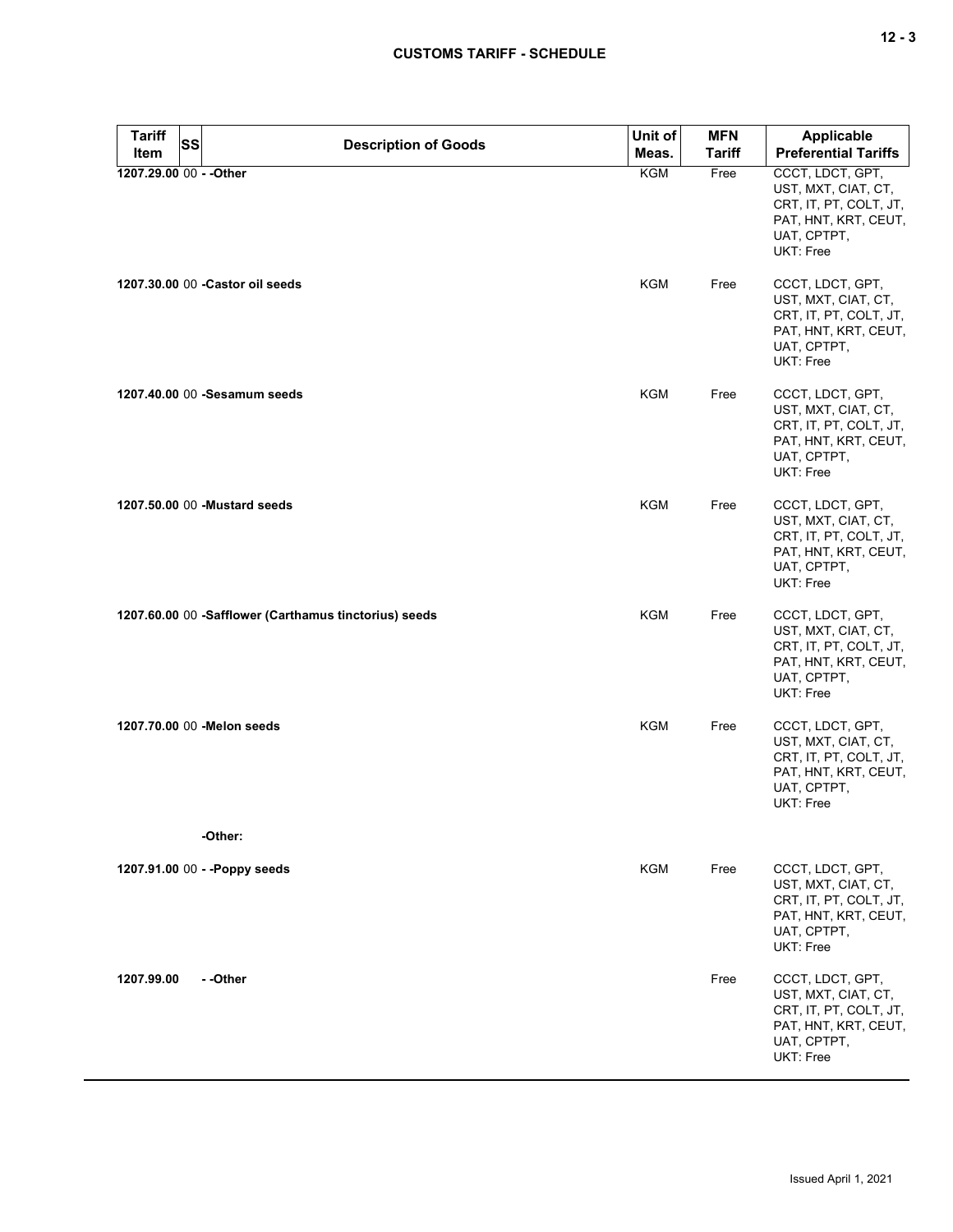| <b>Tariff</b><br><b>SS</b><br>Item | <b>Description of Goods</b>                                                                             | Unit of<br>Meas.                       | <b>MFN</b><br>Tariff | Applicable<br><b>Preferential Tariffs</b>                                                                                    |
|------------------------------------|---------------------------------------------------------------------------------------------------------|----------------------------------------|----------------------|------------------------------------------------------------------------------------------------------------------------------|
| 12.08                              | -----Hemp seeds:<br>Flours and meals of oil seeds or oleaginous fruits, other than those of<br>mustard. | <b>KGM</b><br><b>KGM</b><br><b>KGM</b> |                      |                                                                                                                              |
|                                    | 1208.10.00 00 -Of soya beans                                                                            | KGM                                    | Free                 | CCCT, LDCT, GPT,<br>UST, MXT, CIAT, CT,<br>CRT, IT, PT, COLT, JT,<br>PAT, HNT, KRT, CEUT,<br>UAT, CPTPT,<br><b>UKT: Free</b> |
| 1208.90.00 00 -Other               |                                                                                                         | <b>KGM</b>                             | Free                 | CCCT, LDCT, GPT,<br>UST, MXT, CIAT, CT,<br>CRT, IT, PT, COLT, JT,<br>PAT, HNT, KRT, CEUT,<br>UAT, CPTPT,<br><b>UKT: Free</b> |
| 12.09                              | Seeds, fruit and spores, of a kind used for sowing.                                                     |                                        |                      |                                                                                                                              |
|                                    | 1209.10.00 00 -Sugar beet seeds                                                                         | KGM                                    | Free                 | CCCT, LDCT, GPT,<br>UST, MXT, CIAT, CT,<br>CRT, IT, PT, COLT, JT,<br>PAT, HNT, KRT, CEUT,<br>UAT, CPTPT,<br>UKT: Free        |
|                                    | -Seeds of forage plants:                                                                                |                                        |                      |                                                                                                                              |
|                                    | 1209.21.00 00 - -Lucerne (alfalfa) seeds                                                                | KGM                                    | Free                 | CCCT, LDCT, GPT,<br>UST, MXT, CIAT, CT,<br>CRT, IT, PT, COLT, JT,<br>PAT, HNT, KRT, CEUT,<br>UAT, CPTPT,<br>UKT: Free        |
| 1209.22.00                         | - -Clover (Trifolium spp.) seeds                                                                        |                                        | Free                 | CCCT, LDCT, GPT,<br>UST, MXT, CIAT, CT,<br>CRT, IT, PT, COLT, JT,<br>PAT, HNT, KRT, CEUT,<br>UAT, CPTPT,<br>UKT: Free        |
|                                    |                                                                                                         | KGM<br><b>KGM</b><br>KGM<br>KGM        |                      |                                                                                                                              |
| 1209.23.00                         | - -Fescue seeds                                                                                         |                                        | Free                 | CCCT, LDCT, GPT,<br>UST, MXT, CIAT, CT,<br>CRT, IT, PT, COLT, JT,<br>PAT, HNT, KRT, CEUT,<br>UAT, CPTPT,<br><b>UKT: Free</b> |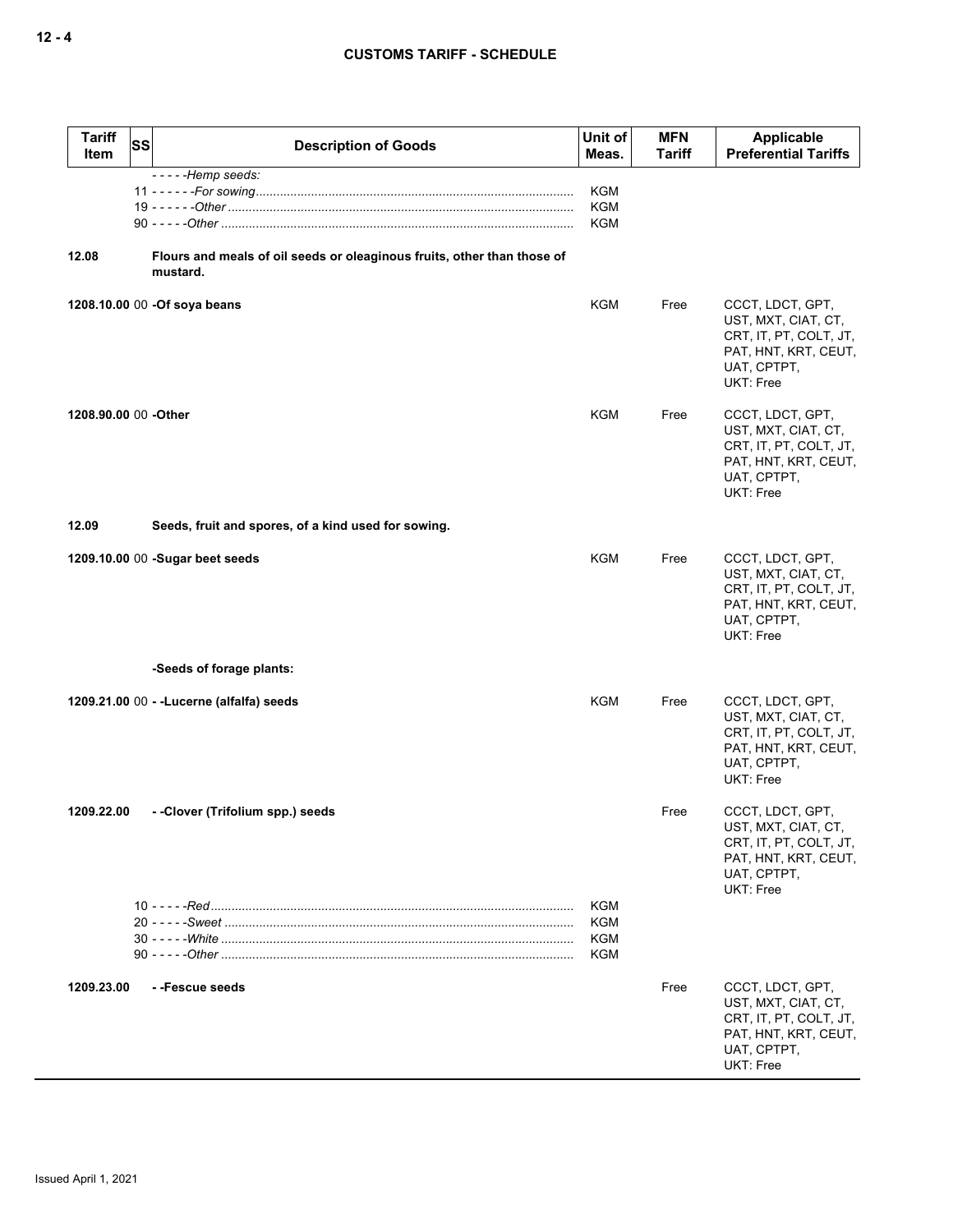|  | ×<br>۰. |  |
|--|---------|--|
|--|---------|--|

| <b>Tariff</b><br>Item   | <b>SS</b><br><b>Description of Goods</b>                                                                                                                                             | Unit of<br>Meas.                       | <b>MFN</b><br>Tariff | <b>Applicable</b><br><b>Preferential Tariffs</b>                                                                             |
|-------------------------|--------------------------------------------------------------------------------------------------------------------------------------------------------------------------------------|----------------------------------------|----------------------|------------------------------------------------------------------------------------------------------------------------------|
|                         |                                                                                                                                                                                      | <b>KGM</b><br><b>KGM</b><br>KGM        |                      |                                                                                                                              |
| 1209.24.00              | - - Kentucky blue grass (Poa pratensis L.) seeds                                                                                                                                     |                                        | Free                 | CCCT, LDCT, GPT,<br>UST, MXT, CIAT, CT,<br>CRT, IT, PT, COLT, JT,<br>PAT, HNT, KRT, CEUT,<br>UAT, CPTPT,<br>UKT: Free        |
|                         |                                                                                                                                                                                      | <b>KGM</b><br><b>KGM</b>               |                      |                                                                                                                              |
| 1209.25.00              | - - Rye grass (Lolium multiflorum Lam., Lolium perenne L.) seeds                                                                                                                     |                                        | Free                 | CCCT, LDCT, GPT,<br>UST, MXT, CIAT, CT,<br>CRT, IT, PT, COLT, JT,<br>PAT, HNT, KRT, CEUT,<br>UAT, CPTPT,<br><b>UKT: Free</b> |
|                         |                                                                                                                                                                                      | <b>KGM</b><br><b>KGM</b>               |                      |                                                                                                                              |
| 1209.29.00 00 - - Other |                                                                                                                                                                                      | KGM                                    | Free                 | CCCT, LDCT, GPT,<br>UST, MXT, CIAT, CT,<br>CRT, IT, PT, COLT, JT,<br>PAT, HNT, KRT, CEUT,<br>UAT, CPTPT,<br>UKT: Free        |
| 1209.30                 | -Seeds of herbaceous plants cultivated principally for their flowers                                                                                                                 |                                        |                      |                                                                                                                              |
|                         | 1209.30.10 00 - - - In packages of a weight of less than 25 g each                                                                                                                   | KGM                                    | 5.5%                 | CCCT, LDCT, GPT,<br>UST, MXT, CT, CRT, IT,<br>PT, COLT, JT, PAT,<br>HNT, KRT, CEUT, UAT,<br>CPTPT, UKT: Free                 |
|                         | 1209.30.20 00 - - - In bulk or in packages of a weight of 25 g each or more                                                                                                          | KGM                                    | Free                 | CCCT, LDCT, GPT,<br>UST, MXT, CIAT, CT,<br>CRT, IT, PT, COLT, JT,<br>PAT, HNT, KRT, CEUT,<br>UAT, CPTPT,<br>UKT: Free        |
|                         | -Other:                                                                                                                                                                              |                                        |                      |                                                                                                                              |
| 1209.91                 | - - Vegetable seeds                                                                                                                                                                  |                                        |                      |                                                                                                                              |
| 1209.91.10              | --- In bulk or in packages of a weight exceeding 500 g each;<br>In packages of a weight of 25 g each or more but not exceeding 500 g<br>each when valued at \$5.50 or more per 500 g |                                        | Free                 | CCCT, LDCT, GPT,<br>UST, MXT, CIAT, CT,<br>CRT, IT, PT, COLT, JT,<br>PAT, HNT, KRT, CEUT,<br>UAT, CPTPT,<br>UKT: Free        |
|                         |                                                                                                                                                                                      | <b>KGM</b><br><b>KGM</b><br><b>KGM</b> |                      |                                                                                                                              |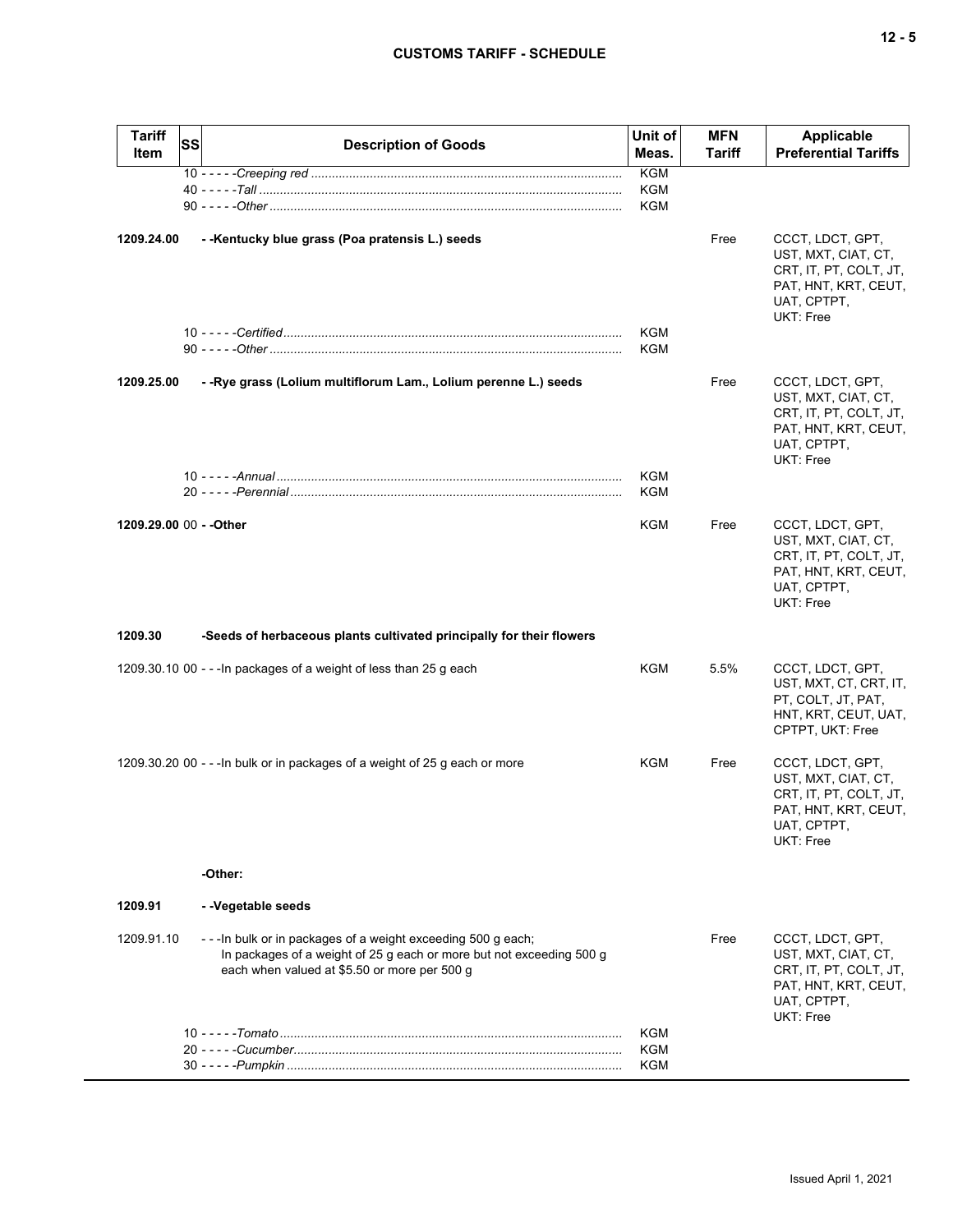| <b>Tariff</b><br>Item     | SS<br><b>Description of Goods</b>                                                                                                       | Unit of<br>Meas. | <b>MFN</b><br><b>Tariff</b> | Applicable<br><b>Preferential Tariffs</b>                                                                             |
|---------------------------|-----------------------------------------------------------------------------------------------------------------------------------------|------------------|-----------------------------|-----------------------------------------------------------------------------------------------------------------------|
|                           |                                                                                                                                         | KGM              |                             |                                                                                                                       |
|                           |                                                                                                                                         | KGM              |                             |                                                                                                                       |
|                           |                                                                                                                                         | KGM              |                             |                                                                                                                       |
|                           |                                                                                                                                         | <b>KGM</b>       |                             |                                                                                                                       |
|                           |                                                                                                                                         | KGM              |                             |                                                                                                                       |
|                           | - - - - -Other:                                                                                                                         |                  |                             |                                                                                                                       |
|                           |                                                                                                                                         | KGM              |                             |                                                                                                                       |
|                           |                                                                                                                                         | KGM              |                             |                                                                                                                       |
|                           |                                                                                                                                         | <b>KGM</b>       |                             |                                                                                                                       |
|                           |                                                                                                                                         | KGM              |                             |                                                                                                                       |
|                           |                                                                                                                                         | KGM              |                             |                                                                                                                       |
|                           |                                                                                                                                         | <b>KGM</b>       |                             |                                                                                                                       |
|                           |                                                                                                                                         | KGM              |                             |                                                                                                                       |
|                           |                                                                                                                                         | KGM              |                             |                                                                                                                       |
| 1209.91.90 00 - - - Other |                                                                                                                                         | KGM              | 5.5%                        | CCCT, LDCT, GPT,<br>UST, MXT, CIAT, CT,<br>CRT, IT, PT, COLT, JT,<br>PAT, HNT, KRT, CEUT,<br>UAT, CPTPT,<br>UKT: Free |
| 1209.99                   | - -Other                                                                                                                                |                  |                             |                                                                                                                       |
| 1209.99.10                | ---Tree seed, other than nut trees of Chapter 8;<br>Seeds, in bulk or in packages of a weight exceeding 500 g each;<br>Fruit and spores |                  | Free                        | CCCT, LDCT, GPT,<br>UST, MXT, CIAT, CT,<br>CRT, IT, PT, COLT, JT,<br>PAT, HNT, KRT, CEUT,<br>UAT, CPTPT,              |
|                           |                                                                                                                                         |                  |                             | UKT: Free                                                                                                             |
|                           | -----Seeds, in bulk or in packages of a weight exceeding 500 g each;<br>Fruit and spores:                                               | <b>KGM</b>       |                             |                                                                                                                       |
|                           |                                                                                                                                         | KGM              |                             |                                                                                                                       |
|                           |                                                                                                                                         | KGM              |                             |                                                                                                                       |
|                           |                                                                                                                                         | <b>KGM</b>       |                             |                                                                                                                       |
|                           |                                                                                                                                         |                  |                             |                                                                                                                       |
|                           | 1209.99.20 00 - - - Seeds, in packages of a weight not exceeding 500 g each                                                             | KGM              | 5.5%                        | CCCT, LDCT, GPT,<br>UST, MXT, CIAT, CT,<br>CRT, IT, PT, COLT, JT,<br>PAT, HNT, KRT, CEUT,<br>UAT, CPTPT,<br>UKT: Free |
| 12.10                     | Hop cones, fresh or dried, whether or not ground, powdered or in the<br>form of pellets; lupulin.                                       |                  |                             |                                                                                                                       |
|                           | 1210.10.00 00 -Hop cones, neither ground nor powdered nor in the form of pellets                                                        | KGM              | Free                        | CCCT, LDCT, GPT,<br>UST, MXT, CIAT, CT,<br>CRT, IT, PT, COLT, JT,<br>PAT, HNT, KRT, CEUT,<br>UAT, CPTPT,<br>UKT: Free |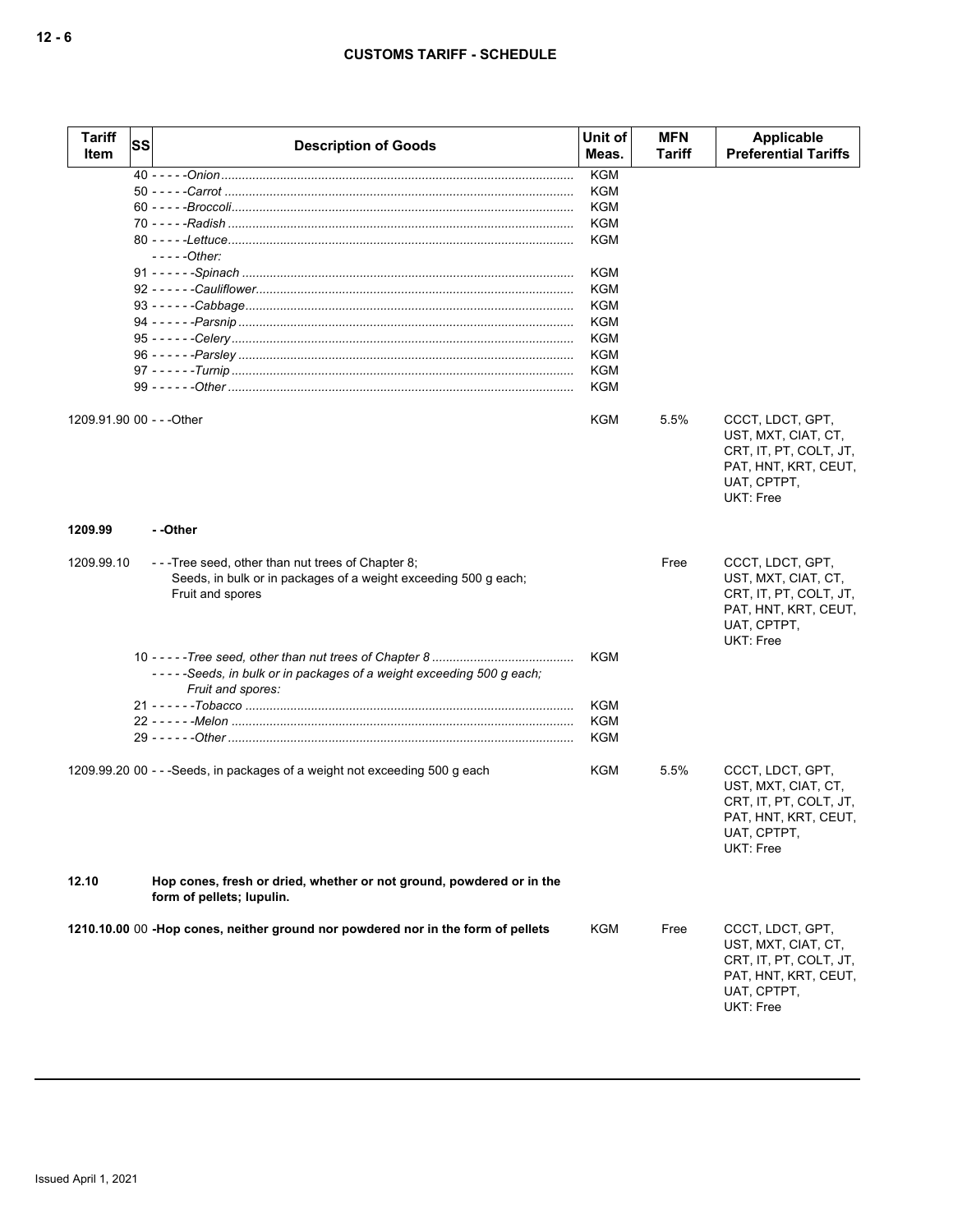| <b>Tariff</b><br>Item     | <b>SS</b> | <b>Description of Goods</b>                                                                                                                                                                                                                         | Unit of<br>Meas.         | <b>MFN</b><br><b>Tariff</b> | Applicable<br><b>Preferential Tariffs</b>                                                                                  |
|---------------------------|-----------|-----------------------------------------------------------------------------------------------------------------------------------------------------------------------------------------------------------------------------------------------------|--------------------------|-----------------------------|----------------------------------------------------------------------------------------------------------------------------|
| 1210.20.00                |           | -Hop cones, ground, powdered or in the form of pellets; lupulin                                                                                                                                                                                     | <b>KGM</b><br><b>KGM</b> | Free                        | CCCT, LDCT, GPT,<br>UST, MXT, CIAT, CT,<br>CRT, IT, PT, COLT, JT,<br>PAT, HNT, KRT, CEUT,<br>UAT, CPTPT,<br>UKT: Free      |
| 12.11                     |           | Plants and parts of plants (including seeds and fruits), of a kind used<br>primarily in perfumery, in pharmacy or for insecticidal, fungicidal or<br>similar purposes, fresh, chilled, frozen or dried, whether or not cut,<br>crushed or powdered. |                          |                             |                                                                                                                            |
| 1211.20                   |           | -Ginseng roots                                                                                                                                                                                                                                      |                          |                             |                                                                                                                            |
|                           |           | 1211.20.10 00 - - - Herbal "tea" in bags for individual servings                                                                                                                                                                                    | KGM                      | Free                        | CCCT, LDCT, GPT,<br>UST, MXT, CIAT, CT,<br>CRT, IT, SLT, PT,<br>COLT, JT, PAT, HNT,<br>KRT, CEUT, UAT,<br>CPTPT, UKT: Free |
| 1211.20.90 00 - - - Other |           |                                                                                                                                                                                                                                                     | <b>KGM</b>               | Free                        | CCCT, LDCT, GPT,<br>UST, MXT, CIAT, CT,<br>CRT, IT, SLT, PT,<br>COLT, JT, PAT, HNT,<br>KRT, CEUT, UAT,<br>CPTPT, UKT: Free |
|                           |           | 1211.30.00 00 - Coca leaf                                                                                                                                                                                                                           | <b>KGM</b>               | Free                        | CCCT, LDCT, GPT,<br>UST, MXT, CIAT, CT,<br>CRT, IT, PT, COLT, JT,<br>PAT, HNT, KRT, CEUT,<br>UAT, CPTPT,<br>UKT: Free      |
|                           |           | 1211.40.00 00 -Poppy straw                                                                                                                                                                                                                          | <b>KGM</b>               | Free                        | CCCT, LDCT, GPT,<br>UST, MXT, CIAT, CT,<br>CRT, IT, PT, COLT, JT,<br>PAT, HNT, KRT, CEUT,<br>UAT, CPTPT,<br>UKT: Free      |
| 1211.50.00 00 - Ephedra   |           |                                                                                                                                                                                                                                                     | <b>KGM</b>               | Free                        | CCCT, LDCT, GPT,<br>UST, MXT, CIAT, CT,<br>CRT, IT, SLT, PT,<br>COLT, JT, PAT, HNT,<br>KRT, CEUT, UAT,<br>CPTPT, UKT: Free |

**1211.90 -Other**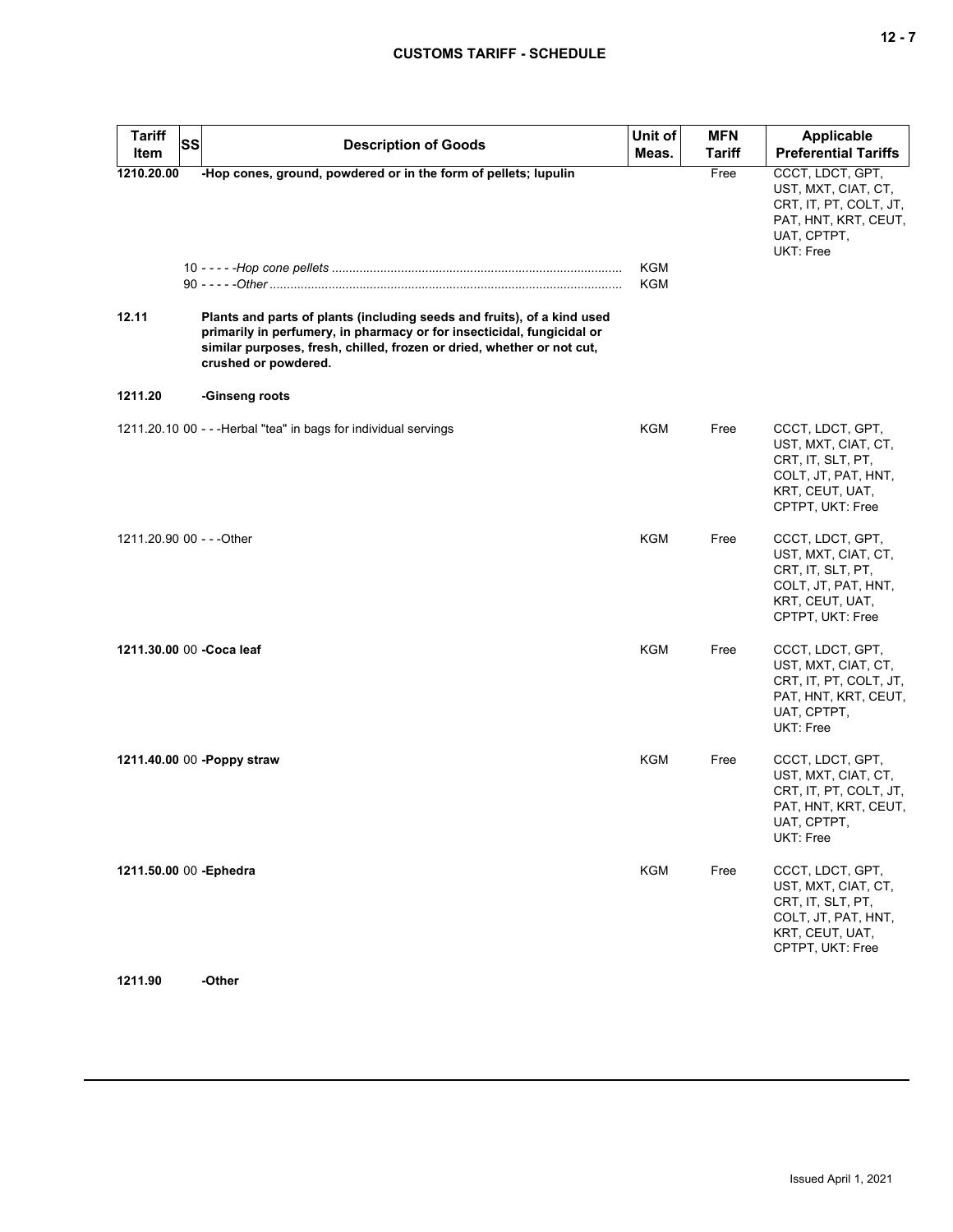| <b>Tariff</b> | <b>SS</b><br><b>Description of Goods</b>                                                                                                                                                                                                                                                                                                                                                     | Unit of    | <b>MFN</b>    | Applicable                                                                                                                 |
|---------------|----------------------------------------------------------------------------------------------------------------------------------------------------------------------------------------------------------------------------------------------------------------------------------------------------------------------------------------------------------------------------------------------|------------|---------------|----------------------------------------------------------------------------------------------------------------------------|
| Item          |                                                                                                                                                                                                                                                                                                                                                                                              | Meas.      | <b>Tariff</b> | <b>Preferential Tariffs</b>                                                                                                |
| 1211.90.10    | ---Herbal "tea" in bags for individual servings                                                                                                                                                                                                                                                                                                                                              |            | Free          | CCCT, LDCT, GPT,<br>UST, MXT, CIAT, CT,<br>CRT, IT, SLT, PT,<br>COLT, JT, PAT, HNT,<br>KRT, CEUT, UAT,<br>CPTPT, UKT: Free |
|               |                                                                                                                                                                                                                                                                                                                                                                                              | <b>KGM</b> |               |                                                                                                                            |
|               |                                                                                                                                                                                                                                                                                                                                                                                              | KGM        |               |                                                                                                                            |
| 1211.90.90    | ---Other                                                                                                                                                                                                                                                                                                                                                                                     |            | Free          | CCCT, LDCT, GPT,<br>UST, MXT, CIAT, CT,<br>CRT, IT, SLT, PT,<br>COLT, JT, PAT, HNT,<br>KRT, CEUT, UAT,<br>CPTPT, UKT: Free |
|               |                                                                                                                                                                                                                                                                                                                                                                                              | KGM        |               |                                                                                                                            |
|               |                                                                                                                                                                                                                                                                                                                                                                                              | KGM        |               |                                                                                                                            |
|               |                                                                                                                                                                                                                                                                                                                                                                                              | <b>KGM</b> |               |                                                                                                                            |
|               |                                                                                                                                                                                                                                                                                                                                                                                              | <b>KGM</b> |               |                                                                                                                            |
|               |                                                                                                                                                                                                                                                                                                                                                                                              | <b>KGM</b> |               |                                                                                                                            |
|               |                                                                                                                                                                                                                                                                                                                                                                                              | <b>KGM</b> |               |                                                                                                                            |
| 12.12         | Locust beans, seaweeds and other algae, sugar beet and sugar cane,<br>fresh, chilled, frozen or dried, whether or not ground; fruit stones and<br>kernels and other vegetable products (including unroasted chicory<br>roots of the variety Cichorium intybus sativum) of a kind used primarily<br>for human consumption, not elsewhere specified or included.<br>-Seaweeds and other algae: |            |               |                                                                                                                            |
|               | 1212.21.00 00 - - Fit for human consumption                                                                                                                                                                                                                                                                                                                                                  |            | Free          | CCCT, LDCT, GPT,                                                                                                           |
|               |                                                                                                                                                                                                                                                                                                                                                                                              |            |               | UST, MXT, CIAT, CT,<br>CRT, IT, PT, COLT, JT,<br>PAT, HNT, KRT, CEUT,<br>UAT, CPTPT,<br>UKT: Free                          |
|               | 1212.29.00 00 - - Other                                                                                                                                                                                                                                                                                                                                                                      |            | Free          | CCCT, LDCT, GPT,                                                                                                           |
|               |                                                                                                                                                                                                                                                                                                                                                                                              |            |               | UST, MXT, CIAT, CT,<br>CRT, IT, PT, COLT, JT,<br>PAT, HNT, KRT, CEUT,<br>UAT, CPTPT,<br>UKT: Free                          |
|               | -Other:                                                                                                                                                                                                                                                                                                                                                                                      |            |               |                                                                                                                            |
|               |                                                                                                                                                                                                                                                                                                                                                                                              |            |               |                                                                                                                            |
|               | 1212.91.00 00 - - Sugar beet                                                                                                                                                                                                                                                                                                                                                                 | <b>KGM</b> | Free          | CCCT, LDCT, UST,<br>MXT, CIAT, CT, CRT,<br>IT, PT, COLT, JT, PAT,<br>HNT, KRT, CEUT, UAT,<br>CPTPT, UKT: Free              |